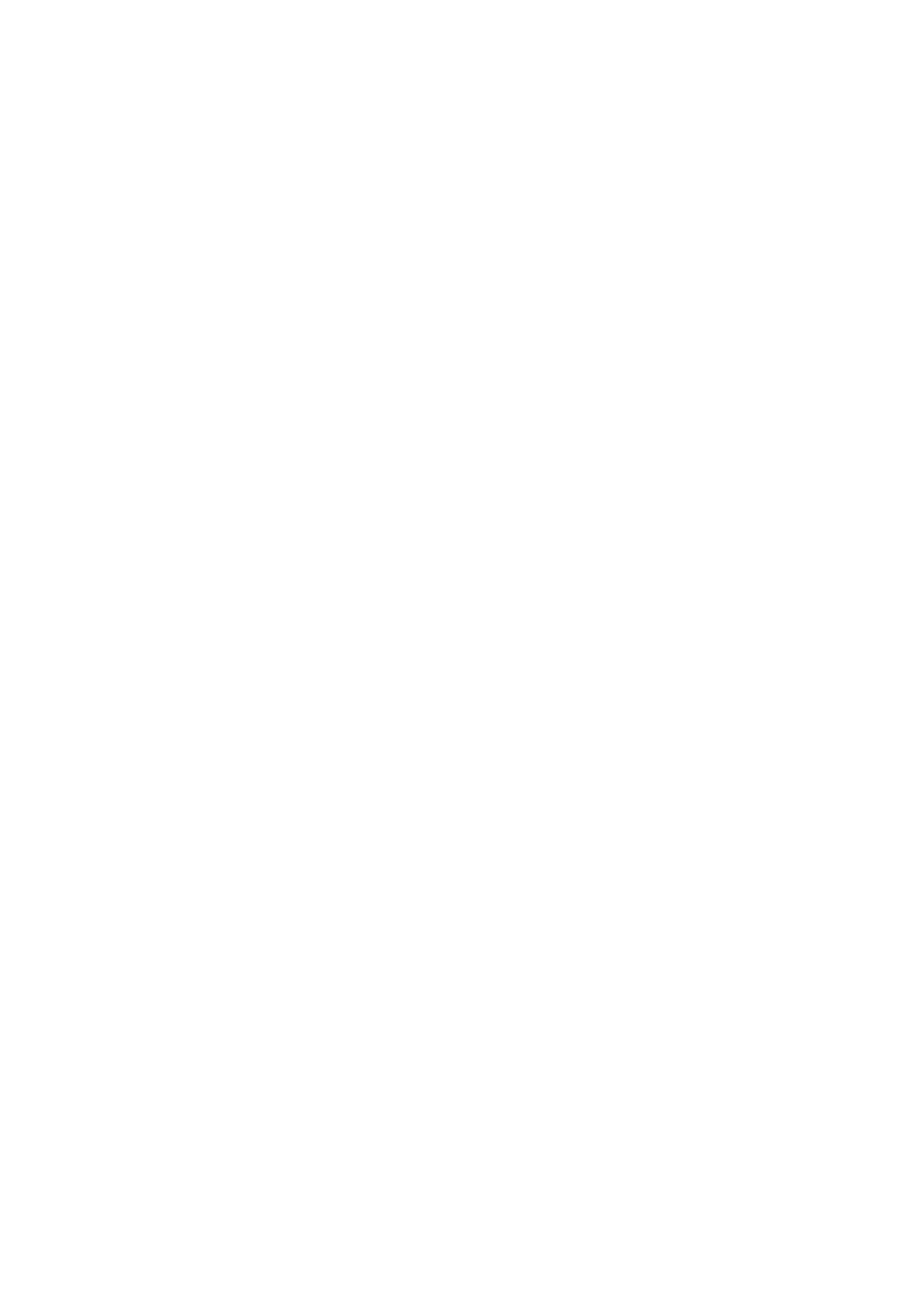# **Equality Impact Assessment – Tactran RTS Refresh**

An Equality Impact Assessment aims to assess policies to ensure that all groups in the population are affected equally.

The Equality Act 2010 (Statutory Duties) (Scotland) Regulations 2011 imposed specific duties on Scottish public authorities including RTPs. The purpose of the specific duties is to ensure better performance by those authorities to have regard to the need to eliminate discrimination, harassment, victimisation and any other conduct that is prohibited by the Act, to advance equality of opportunity, to foster good relations between persons who share a relevant protected characteristic and persons who do not share it.

This Equality Impact Assessment reflects that the strategy is a high-level document and is put into effect by an RTS Delivery Plan which was approved by the Partnership in June 2009 and is also the subject of review.

This Equality Impact Assessment supports the aims of the UN Convention on the Rights of People with Disabilities to **"**promote, protect and ensure the full and equal enjoyment of all human rights and fundamental freedoms by all persons with disabilities, and to promote respect for their inherent dignity".

# **Name of policy**

Tactran Regional Transport Strategy (RTS) Refresh

# **Purpose of the policy**

The RTS 2008 - 2023 was approved by the Scottish Government's Minister for Transport, Infrastructure and Climate Change in June 2008 and published in October 2008. It sets out a Vision and Objectives over a 10-15 year horizon for meeting the transport needs and businesses throughout the region.

The Refresh updates and revises the RTS in response to policy and other changes since finalisation of the RTS in 2008. The core aims and objectives of the RTS remain consistent and relevant, in terms of the Partnership's statutory role, functions and duties, and aligning with and supporting the achievement of national and local outcomes, as defined in the National Performance Framework and Community Planning Single Outcome Agreements (SOAs). The intention is not to change the direction of the RTS.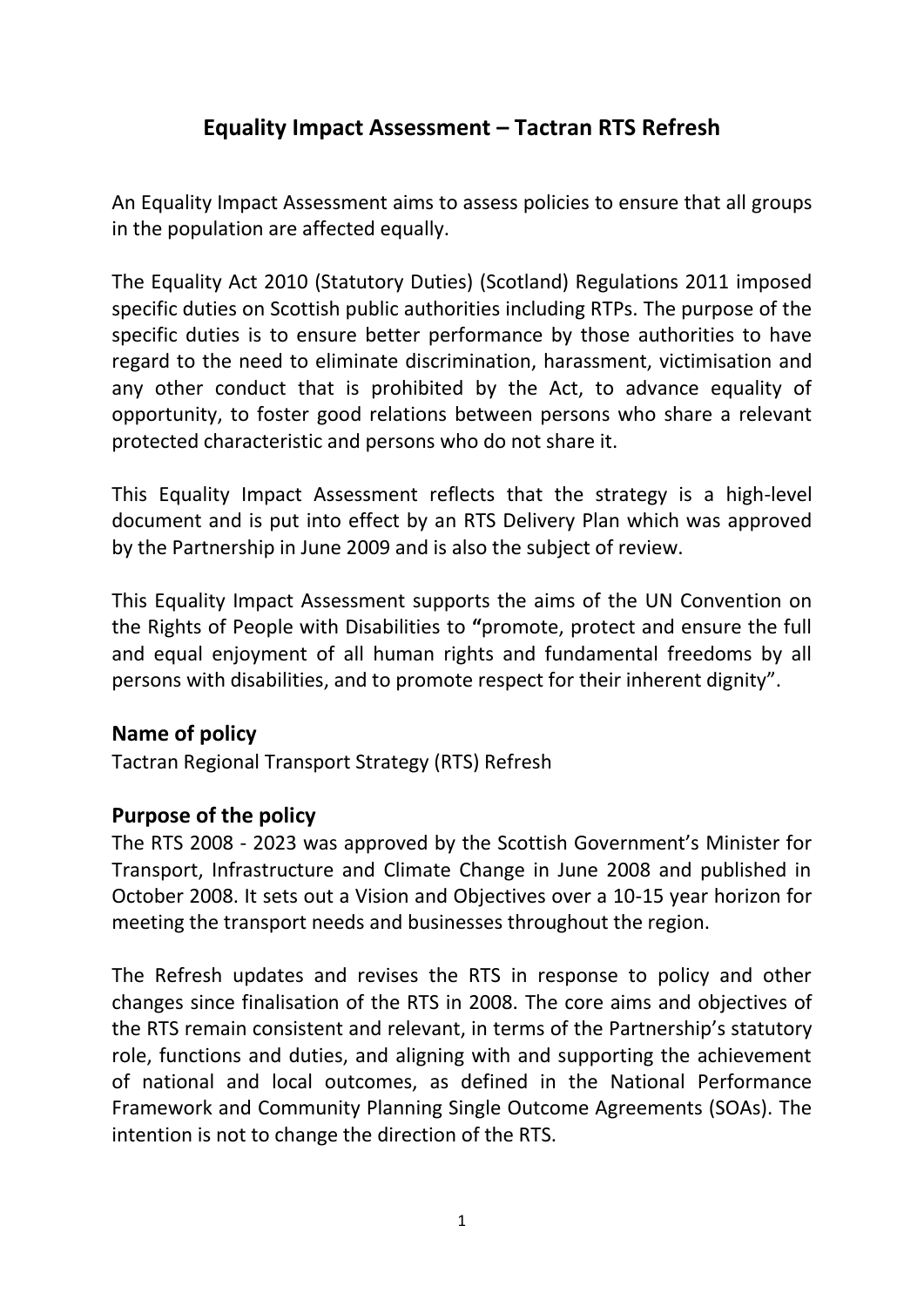# **Who is affected by the policy?**

The RTS Refresh affects a range of stakeholders and the general public, including potentially everyone who makes any form of journey. The RTS Objectives are being refreshed following consultation. These have been developed under six broad themes:

- Economy: To ensure transport helps to deliver regional prosperity:
- Accessibility, Equity and Social Inclusion: To improve accessibility for all, particularly for those suffering from social exclusion;
- Environment: To ensure that the transport system contributes to safeguarding the environment and promotes opportunities for improvement;
- Health and Well-Being: To promote the health and well-being of communities;
- Safety & Security: To improve the real and perceived safety and security of the transport network;
- I Integration: To improve integration, both within transport and between transport and other policy areas.

# **Gathering and analysing the evidence**

Transport affects all sectors: the general public, communities and businesses. They can all benefit from the Strategy. Evidence has been gathered for each of the equality groups, people who share "Protected Characteristics". This will be considered together with additional evidence from consultation, which in turn will inform the final RTS Refresh.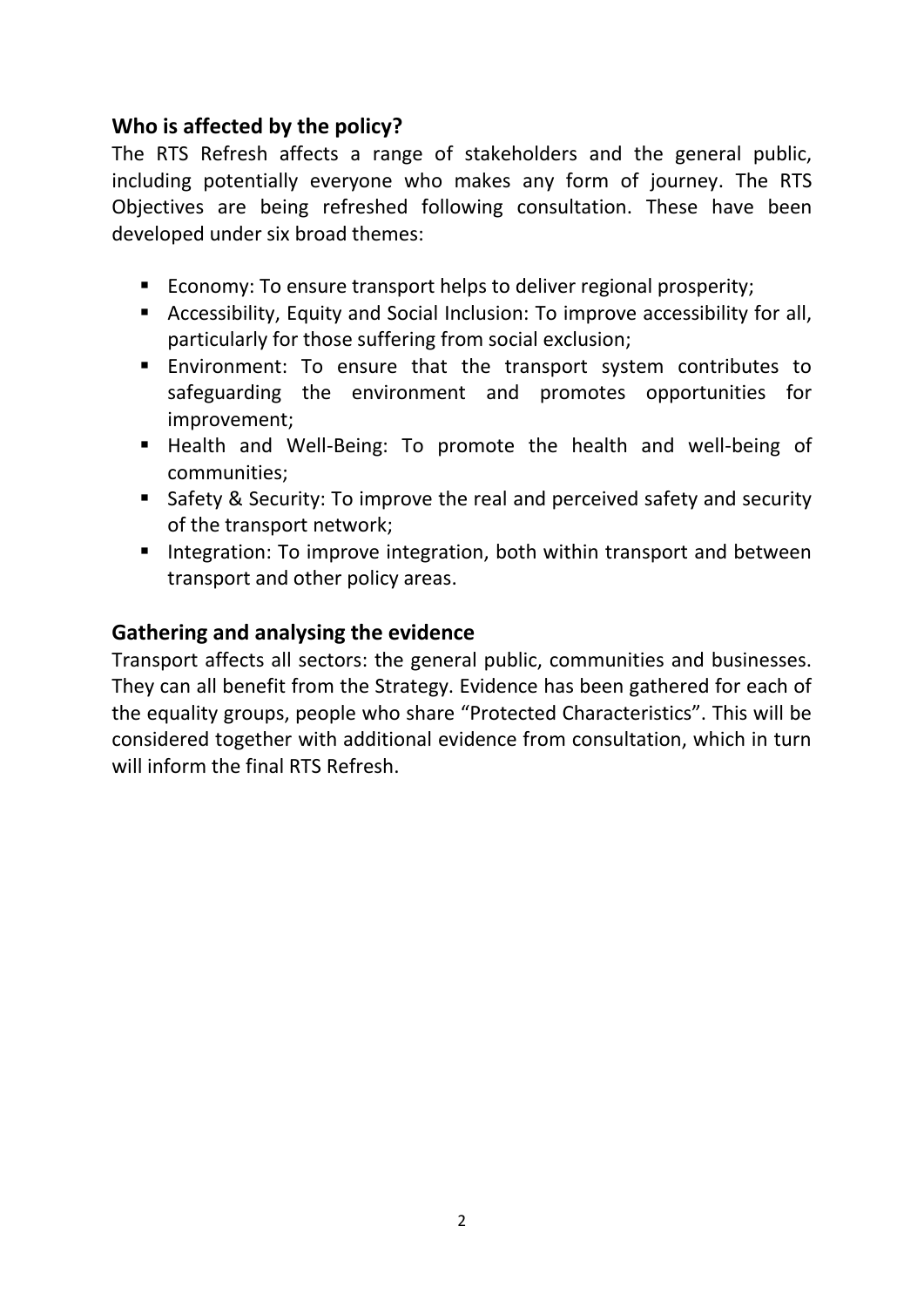# **Age**

# **Evidence from research and statistics**

Age is a significant factor in an individual's transport requirements and ability to access different modes of transport. These differ by different age groups.

Most young people (up to the age of 15) rely on their parents to drive them to and from places (Young people and transport, Scottish Government 2002). At other times they are dependent on public transport, cycling or walking and consequently are more restricted in locations they can access. Cost of public transport is a major issue especially as many child concessions cease to apply after the age of 15 (Transport & Young People, British Youth Council 2012).

Transport is important for older people, particularly over the age of 70 when infirmity may start to affect the ability to drive, for providing links to essential services and social networks. Research, including that by Help the Aged (Travel, access and older people, Help the Aged 2006) has identified a number of transport barriers that older people face when undertaking journeys, both on foot and by public transport. These include physically inaccessible transport vehicles, the pedestrian environment, safety concerns, and attitudes of transport staff. Accessibility to key services, particularly health care, is a major issue for those without access to a car.

# **Evidence from consultation**

Consultation responses indicated that age-related deafness and visual impairment associated with increasing incidence of diabetes are major issues. It is anticipated that the age threshold of the development of hearing impairment currently from the age of 60 will fall to 40 due to changes in lifestyles and use of IT, particularly the wearing of earphones at home. Noise induced tinnitus is also increasing among young people.

# **Impact of policy**

The RTS Refresh will have a positive impact for different age groups.

The RTS refresh includes the Objective - **Accessibility, Equity and Social Inclusion**: To improve accessibility for all, particularly for those suffering from social exclusion, which includes sub-Objectives - Reducing severance and social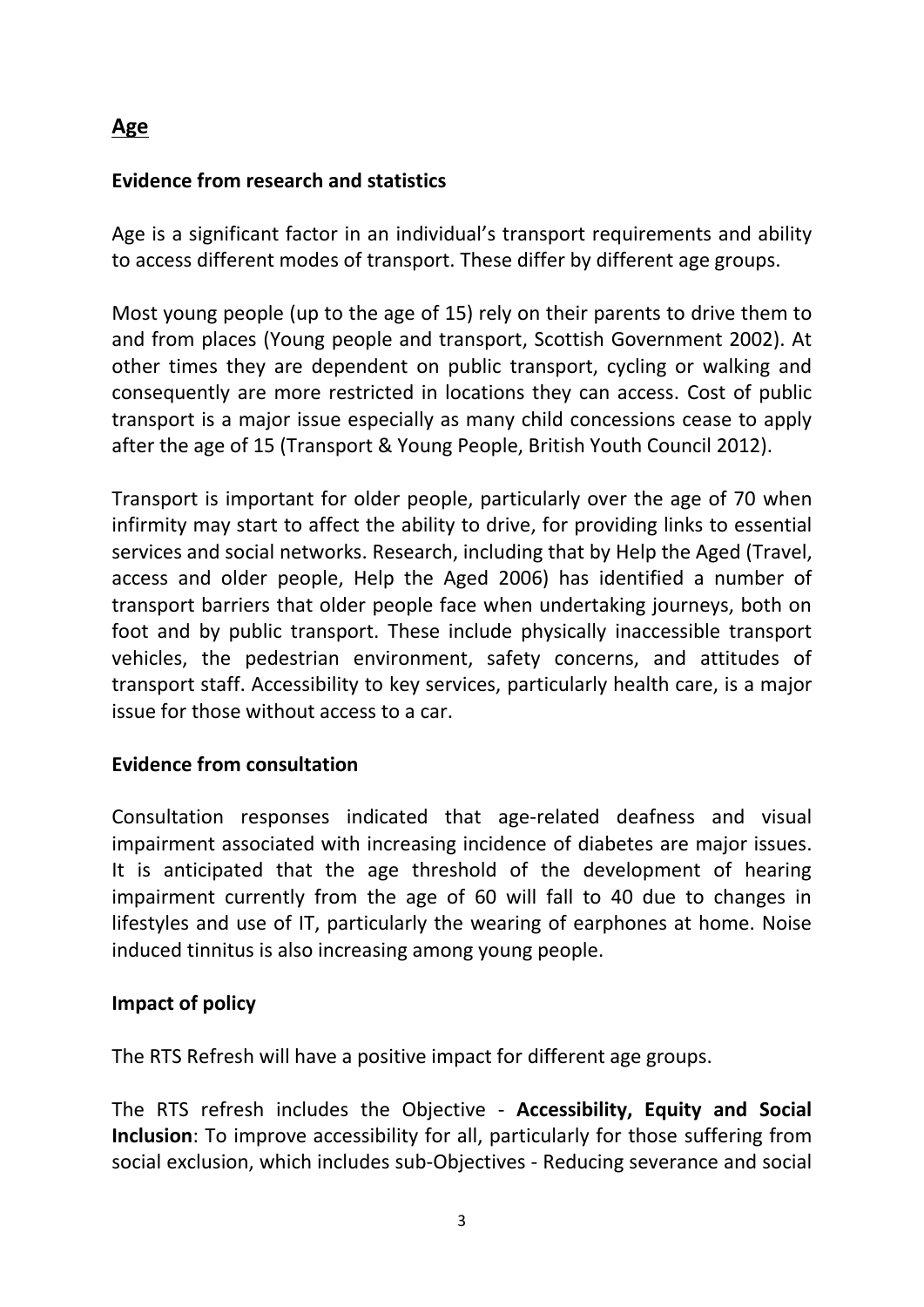and economic isolation caused by transport, or by a lack of it; and Improving the accessibility and inclusivity of the transport system. The Objective **Safety & Security** aims to improve the real and perceived safety and security of the transport network and includes sub-Objectives to improve transport-related safety and improve real or perceived levels of personal security related to the transport network.

Specific policies and proposals that will address age-related issues are:

- developing a public transport network, including DRT schemes, that is accessible to all and enables people to access the region's main centres of employment, retail, education and tourism;
- **E** ensuring that health and transport provision are considered and planned in a coordinated manner and put into effect the regional Health & Transport Framework.

The Regional Buses Strategy recognises that travel costs can be a barrier to travel and aims to make the best use of the various and multi-journey ticketing options available.

# **Disability**

## **Evidence from research and statistics**

Evidence shows that disabled people experience considerable disadvantage in terms of travel and transport, and that experiences vary for people with different types of disability e.g. physical, sensory, chronic health conditions, mental health support needs and learning disabilities (Travel Behaviour, Experiences and Aspirations of Disabled People, Penfold et al 2008 [http://webarchive.nationalarchives.gov.uk/20091003125851/http://www.dft.g](http://webarchive.nationalarchives.gov.uk/20091003125851/http:/www.dft.gov.uk/pgr/scienceresearch/social/travelbehaviours) [ov.uk/pgr/scienceresearch/social/travelbehaviours\)](http://webarchive.nationalarchives.gov.uk/20091003125851/http:/www.dft.gov.uk/pgr/scienceresearch/social/travelbehaviours)

Data from the Scottish Household Survey suggest that around a quarter of adults in Scotland has a disability and/or long-term illness, with almost half being older people. Disabled people make fewer journeys and are more reliant on public transport for making these journeys than the general population.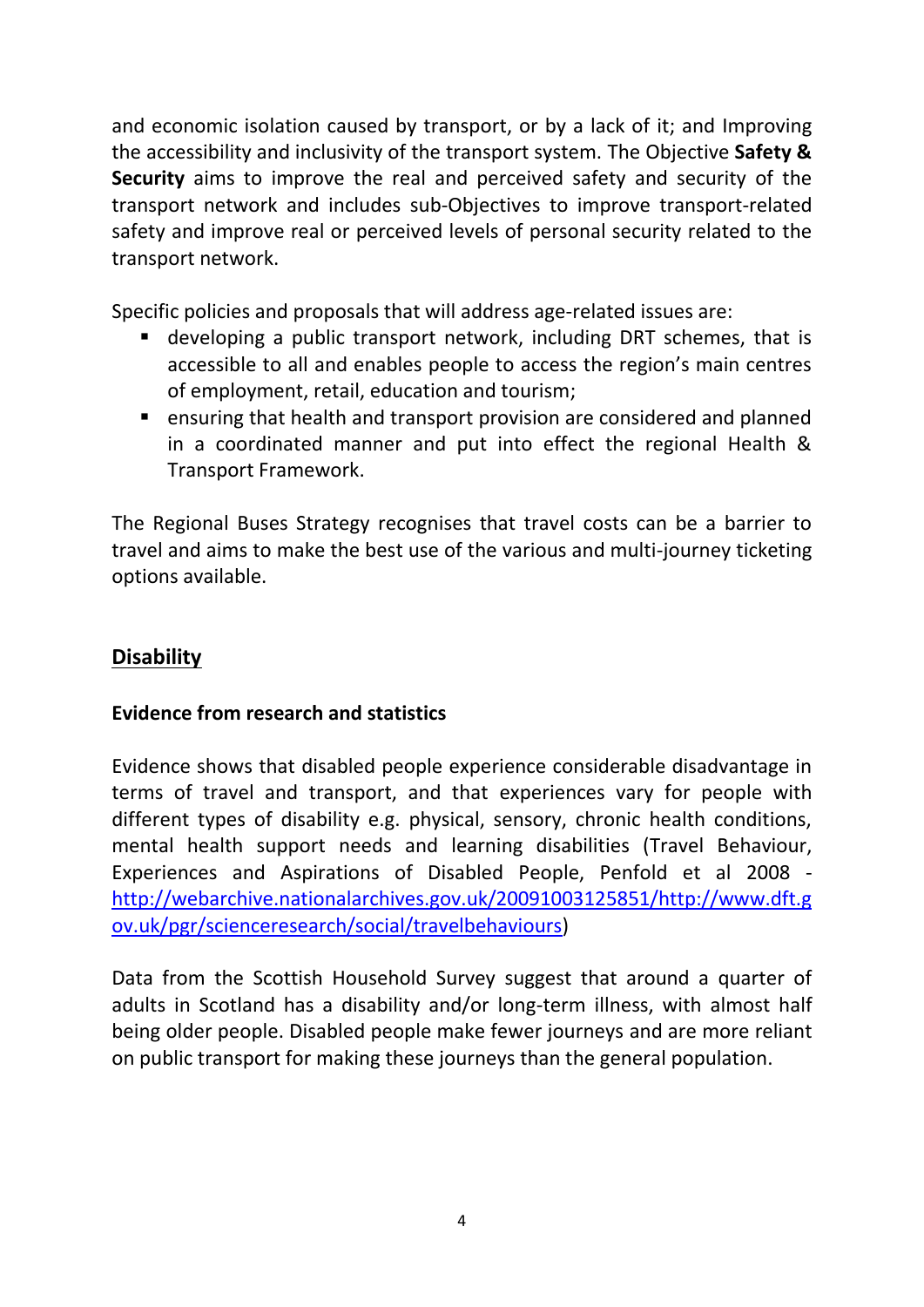Different groups of disabled people experience different issues with transport:

- (a) disabled people with physical impairments and chronic health conditions tend to have access to a car, often as a driver. The car is the predominant mode of transport for a variety of purposes. Using alternative modes of transport requires overcoming barriers in relation to journey planning, physical access and facilities and the approach of transport staff. There are issues about whether all aspects of a journey are accessible, more information relating to physical accessibility and the assistance from transport staff;
- (b) disabled people with sensory impairments, including people with visual and hearing impairments, are heavily reliant on using public transport in helping them achieve social integration. Barriers to transport use encompass issues relating to physical access, information and communication, attitudes of transport staff, confidence and cost;
- (c) disabled people with mental health support needs are reliant on public transport for making journeys. Key difficulties experienced by people in this group in relation to travel are confidence issues and affordability. Routine and planning are important in people's confidence to travel, also choice of mode, having a travel companion, and the attitudes of transport staff;
- (d) disabled people with learning disabilities typically use several transport modes including: community transport, public transport, private car and taxis/private hire vehicles. Key enablers for travel are travel training; accessible transport information; a safe street environment and space on public transport; and, positive interactions with transport staff and other transport users.

# **Evidence from consultation**

Consultation generally stressed the difficulties disabled people experience and the need to integrate journeys to ease travel. Cost of travel is a major issue as disabled people are less likely to receive additional Benefits and this is likely to worsen with current Benefit changes. The effects of disability can be compounded as, for example, deaf people are likely also to have mental health problems because of social isolation.

DeafLinks commented about the lack of facilities for profoundly deaf people. They require visual aids in simple written English, timetables that are easy to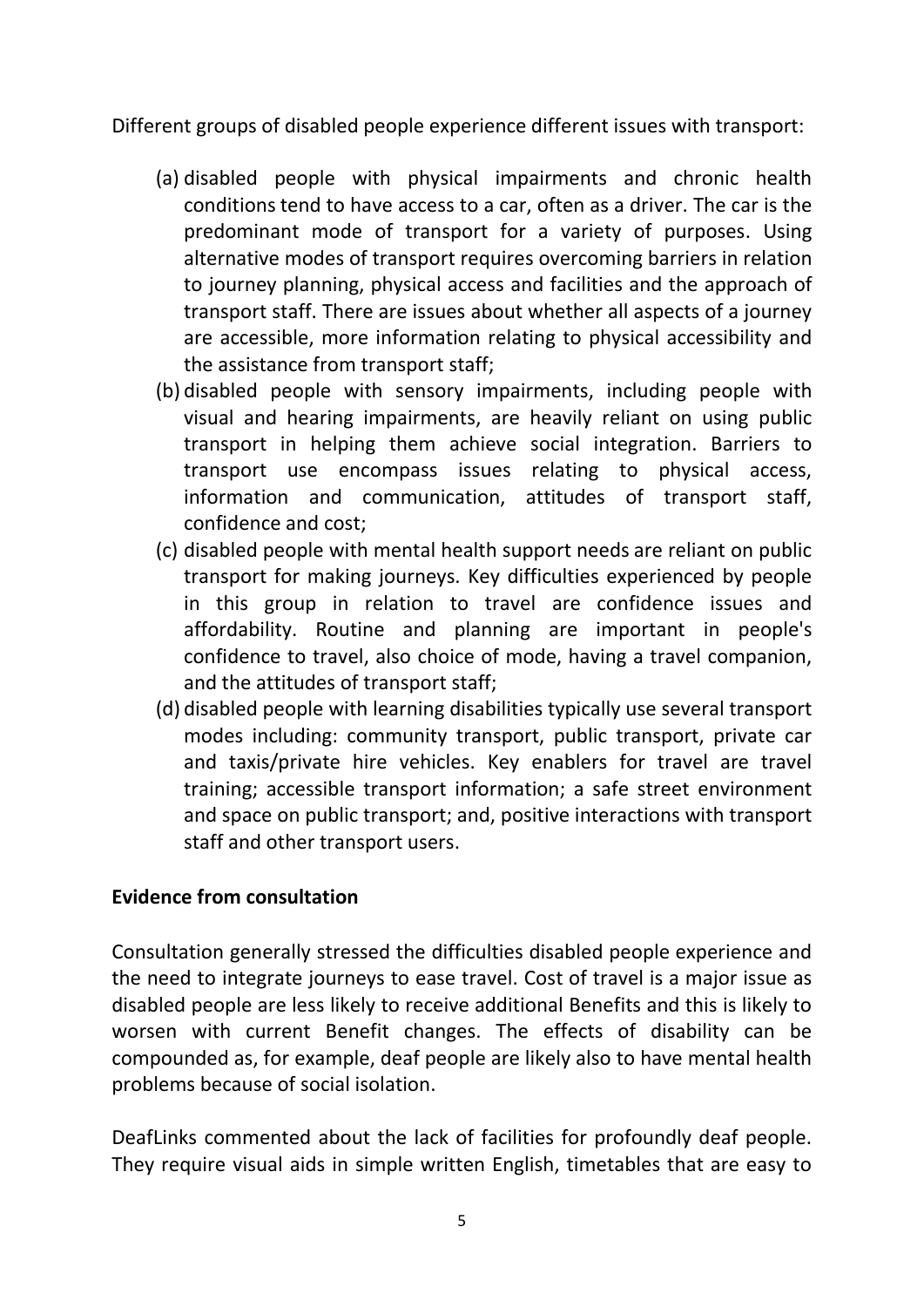understand, displays at bus stops and clear destination displays on buses and suggested that bus companies should issue drivers with maps of bus routes to allow deaf passengers to show where they wish to alight.

The need for induction training and continuing disability awareness training for public transport staff, including as part of Driver CPC, was stressed.

The need to publish material in Easy Read for people with learning disabilities and provide transcriptions to BSL, etc., was stressed.

# **Impact of policy**

The RTS Refresh will have a Positive impact for disabled people.

The RTS refresh includes the Objective - **Accessibility, Equity and Social Inclusion**: To improve accessibility for all, particularly for those suffering from social exclusion, which includes sub-Objectives - Reducing severance and social and economic isolation caused by transport, or by a lack of it; and Improving the accessibility and inclusivity of the transport system.

Specific policies and proposal that will address disability-related issues are:

- developing a public transport network, including DRT schemes, that is accessible to all and enables people to access the region's main centres of employment, retail, education and tourism;
- maximising the role and contribution of Community Transport, social enterprise and car clubs in improving general accessibility and social inclusion.

In the Regional Buses Strategy policies and proposals aim to improve accessibility for those with mobility difficulties including bus stops and shelters, vehicles, the road and footway network, bus stations and Park and Ride facilities. It recognises that travel costs can be a barrier to travel and aims to make the best use of the various concessionary travel and multi-journey ticketing options available. It aims to consult with disabled representative groups to identify barriers to travel.

The Regional Travel Information Strategy aims to ensure people are better informed of their travel choices and are more aware of where they can access travel information when required either before or during their journey.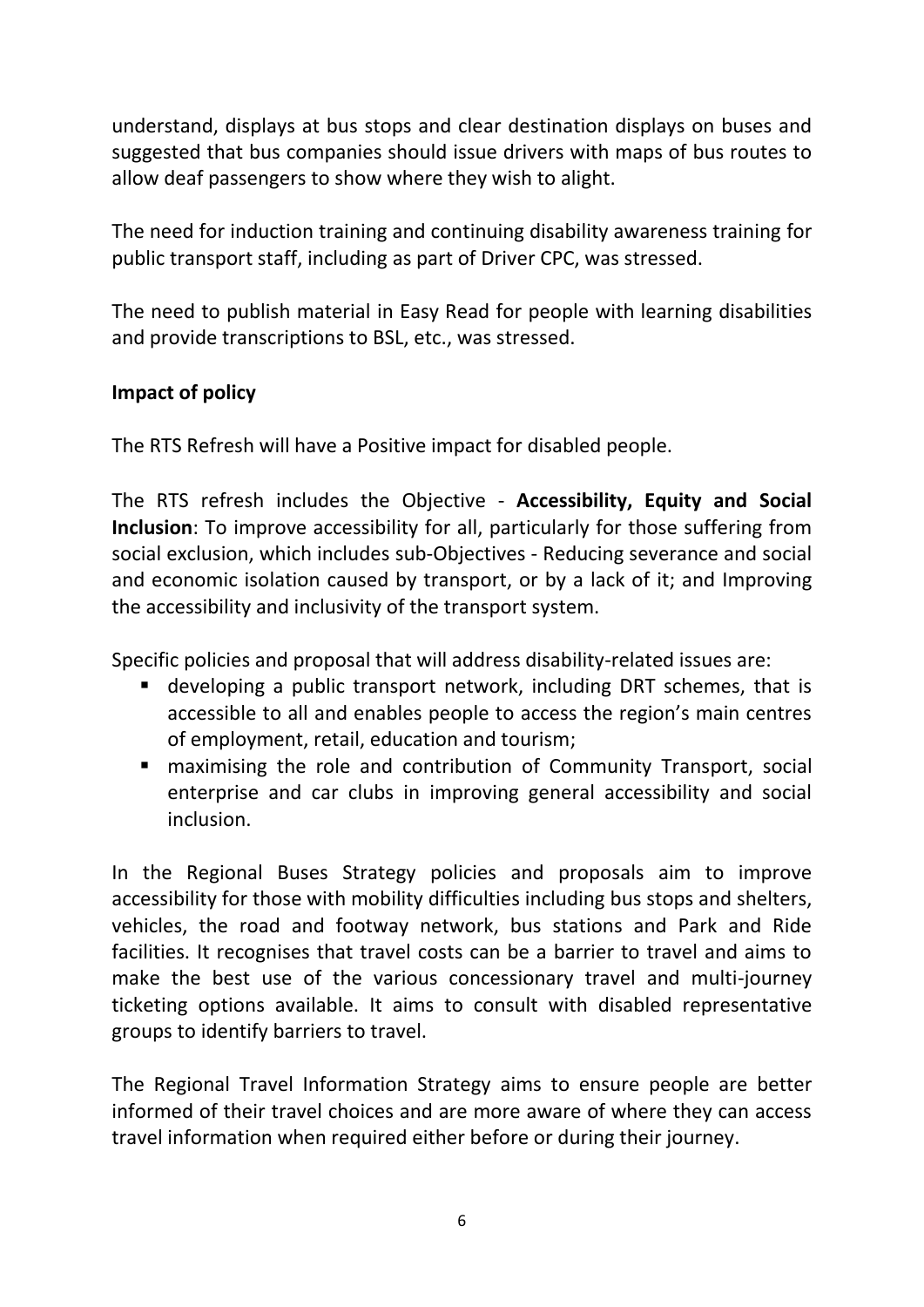## **Gender reassignment**

## **Evidence from research and statistics**

There is no information about the particular needs or experiences of gender reassigned groups in relation to transport.

## **Evidence from consultation**

Consultation responses suggested that such groups may temporarily experience difficulties similar to those for disabled people.

#### **Impact of policy**

Same as for disabled people.

### **Pregnancy and maternity**

#### **Evidence from research and statistics**

There is no information about the particular needs or experiences of pregnancy and maternity groups in relation to transport.

#### **Evidence from consultation**

Consultation responses suggested that such groups may temporarily experience difficulties similar to those for disabled people.

#### **Impact of policy**

Same as for disabled people.

#### **Race**

## **Evidence from research and statistics**

There are approximately 16,000 Black and Ethnic (BME) people in the region making up just over 3% of the population. There is little information on the use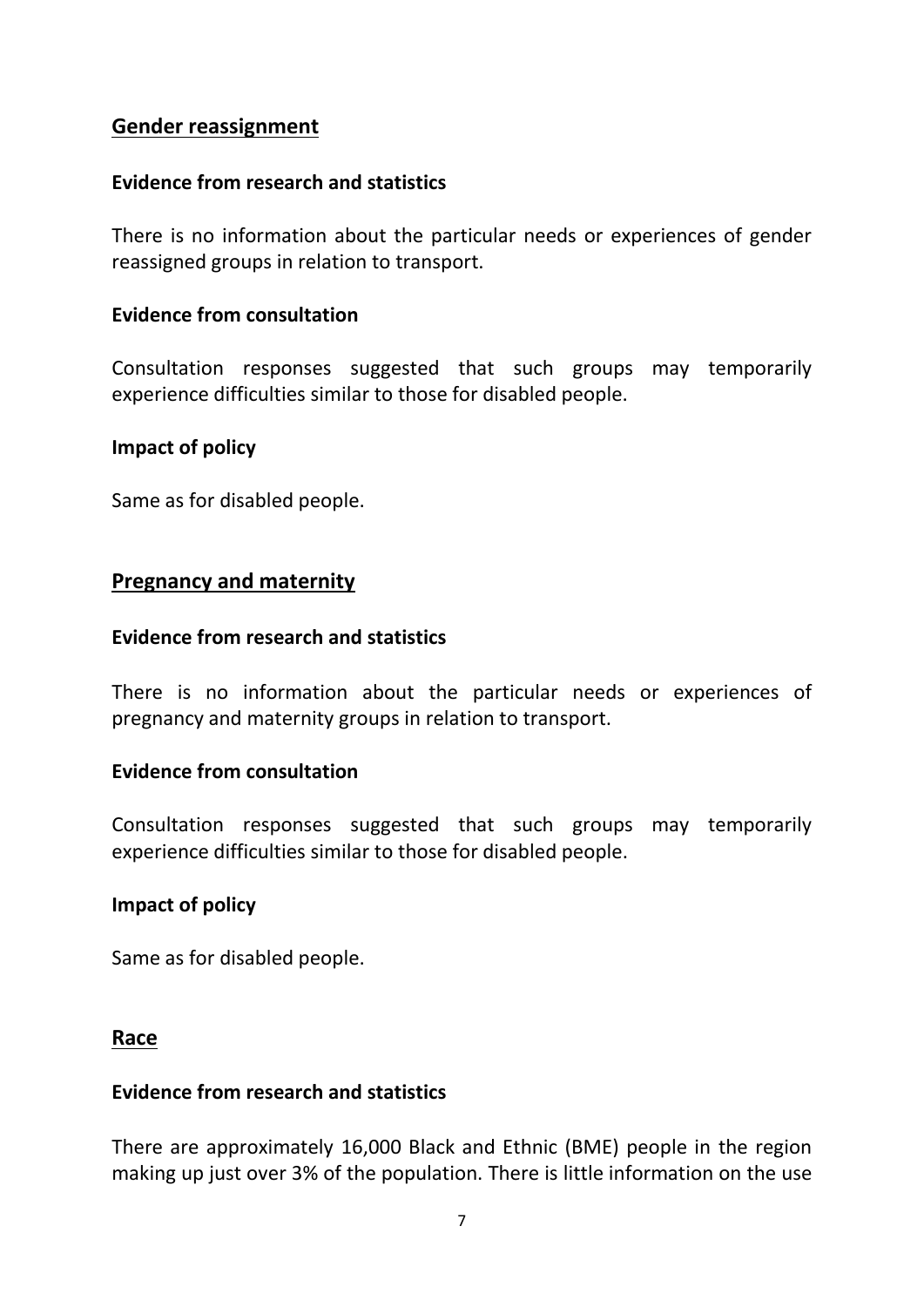of transport for BME people beyond the data available for the general population. Language may be a barrier to accessing travel and transport information and use of public transport.

## **Evidence from consultation**

Consultation responses suggested that language issues relating to transport could helpfully be addressed through inclusion of transport information in English language classes.

# **Religion or belief**

## **Evidence from research and statistics**

There is no information about the particular needs or experiences of religion/belief groups in relation to transport.

## **Evidence from research and statistics**

Consultation responses identified no particular needs or experiences of religion/belief groups in relation to transport.

## **Sex**

## **Evidence from research and statistics**

The Scottish Executive published Women and Transport: Guidance and Checklist in 2002

[\(http://www.scotland.gov.uk/Resource/Doc/46746/0026936.pdf\)](http://www.scotland.gov.uk/Resource/Doc/46746/0026936.pdf).

This commented on the ways in which women's travel patterns differ from those of men:

- women tend to travel shorter distances than men;
- women have more limited access to cars than men;
- considerably fewer women than men have driving licences;
- women travel less in relation to their employment, and are more likely to work close to home and therefore to walk to work;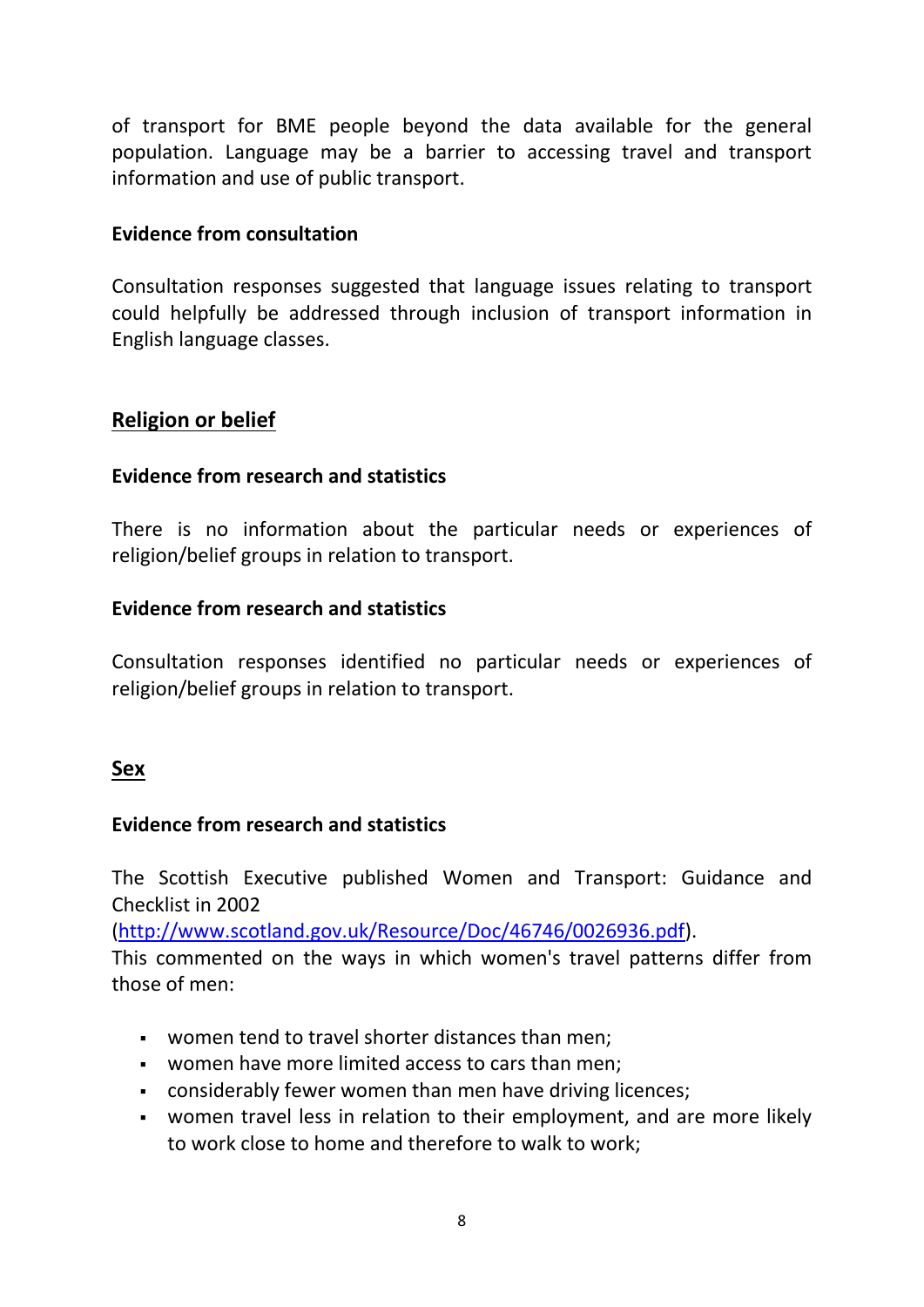- women are more likely than men to travel by public transport, as car passengers and on foot;
- women's trips are more likely to relate to caring and family responsibilities, while men are more likely to travel for business and leisure;
- women make more trips to and from education (including escorting children) and more shopping trips than men;
- women make more journeys using public transport with children or otherwise "encumbered";
- women's journeys are more likely to involve a range of different forms of transport, whereas men's journeys often involve only cars.

## **Evidence from consultation**

Consultation responses suggested that safety is an issue, especially after dark and there is a need for CCTV on buses and trains.

## **Impact of policy**

The RTS Refresh will have a Positive impact on both males and females.

The RTS refresh includes the Objectives - **Accessibility, Equity and Social Inclusion**: To improve accessibility for all, particularly for those suffering from social exclusion, which includes sub-Objectives - Reducing severance and social and economic isolation caused by transport, or by a lack of it; and Improving the accessibility and inclusivity of the transport system;

and - **Safety & Security**: To improve the real and perceived safety and security of the transport network, which includes the sub-Objective - Improving real or perceived levels of personal security related to the transport network.

A specific policy and proposal that will address gender-related issues is:

 developing a public transport network, including DRT schemes, that is accessible to all and enables people to access the region's main centres of employment, retail, education and tourism.

In the Regional Buses Strategy policies and proposals aim to develop a partnership approach to passenger safety that considers the whole journey, including the safety of key walking and cycling routes to and from bus stops and interchanges; identify and prioritise opportunities for enhanced provision of CCTV on vehicles and at key interchanges and corridors; and identify and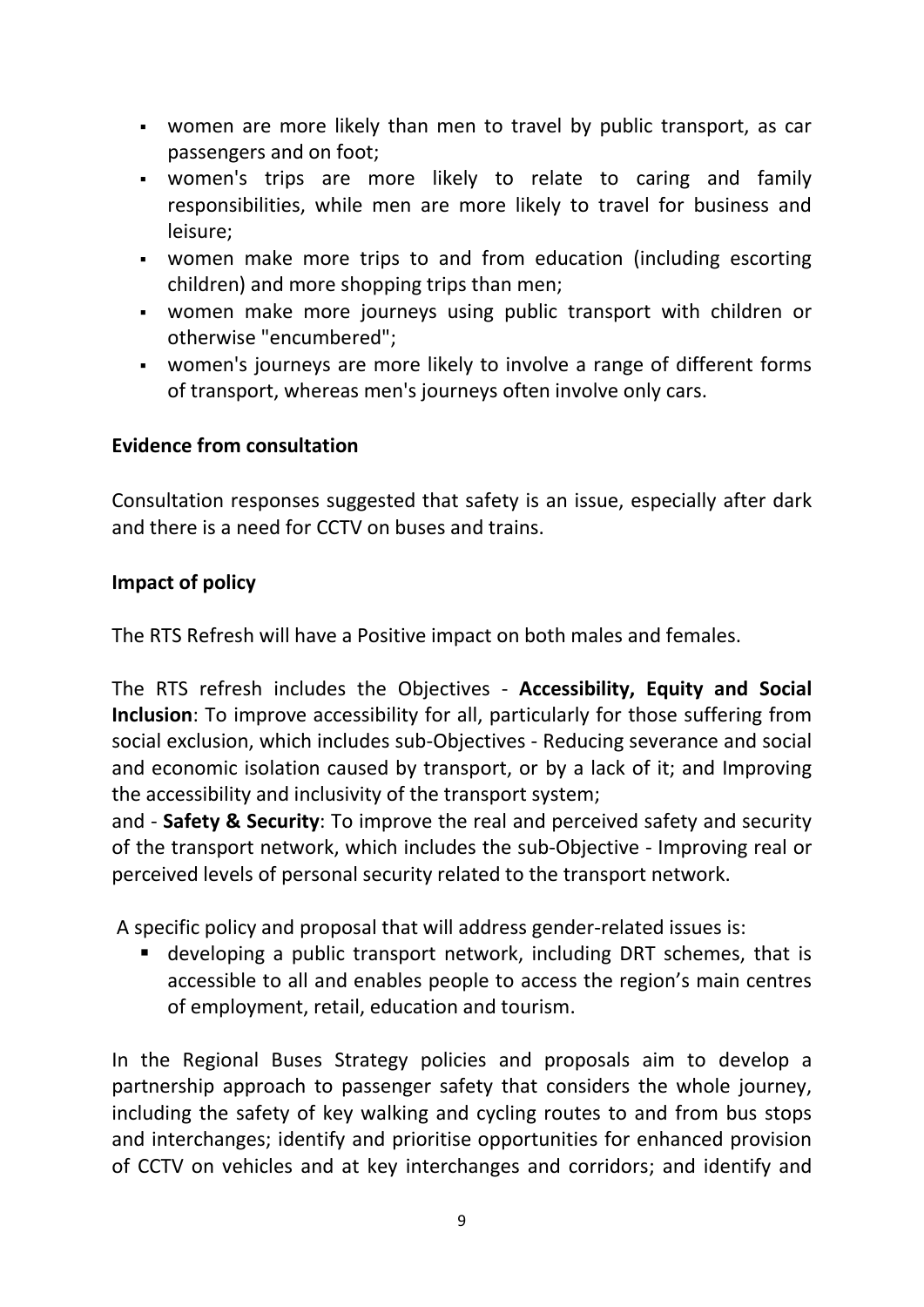prioritise a programme of improvements and set appropriate standards for lighting provision at bus stops and interchanges across the region.

In the Regional Rail Strategy policies and proposals aim to support the maintenance or improvement of real and perceived levels of safety and personal security on the rail network; and develop a partnership approach to passenger safety that considers the whole journey, including the safety of key walking and cycling routes to and from railway stations.

## **Sexual orientation**

### **Evidence from research and statistics**

There is no information about the particular needs or experiences of different sexual orientation groups in relation to transport.

### **Evidence from consultation**

Consultation responses suggested that safety is an issue, especially after dark and there is a need for CCTV on buses and trains.

## **Impact of policy**

The RTS Refresh will have a Positive impact on all the different sexual orientation groups.

The RTS refresh includes the Objective - **Safety & Security**: To improve the real and perceived safety and security of the transport network, which includes the sub-Objective - Improving real or perceived levels of personal security related to the transport network.

In the Regional Buses Strategy policies and proposals aim to develop a partnership approach to passenger safety that considers the whole journey, including the safety of key walking and cycling routes to and from bus stops and interchanges; identify and prioritise opportunities for enhanced provision of CCTV on vehicles and at key interchanges and corridors; and identify and prioritise a programme of improvements and set appropriate standards for lighting provision at bus stops and interchanges across the region.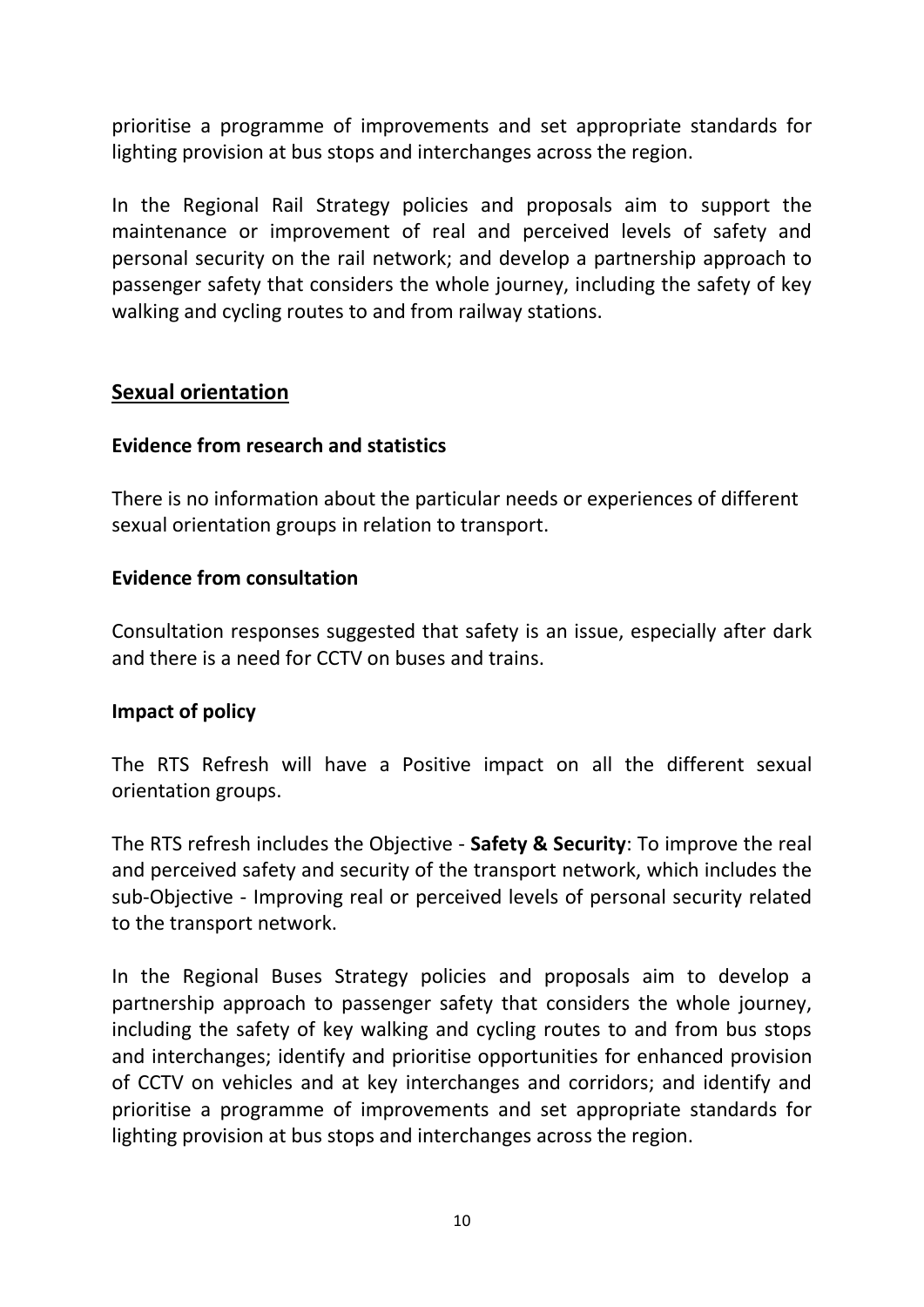In the Regional Rail Strategy policies and proposals aim to support the maintenance or improvement of real and perceived levels of safety and personal security on the rail network; and develop a partnership approach to passenger safety that considers the whole journey, including the safety of key walking and cycling routes to and from railway stations.